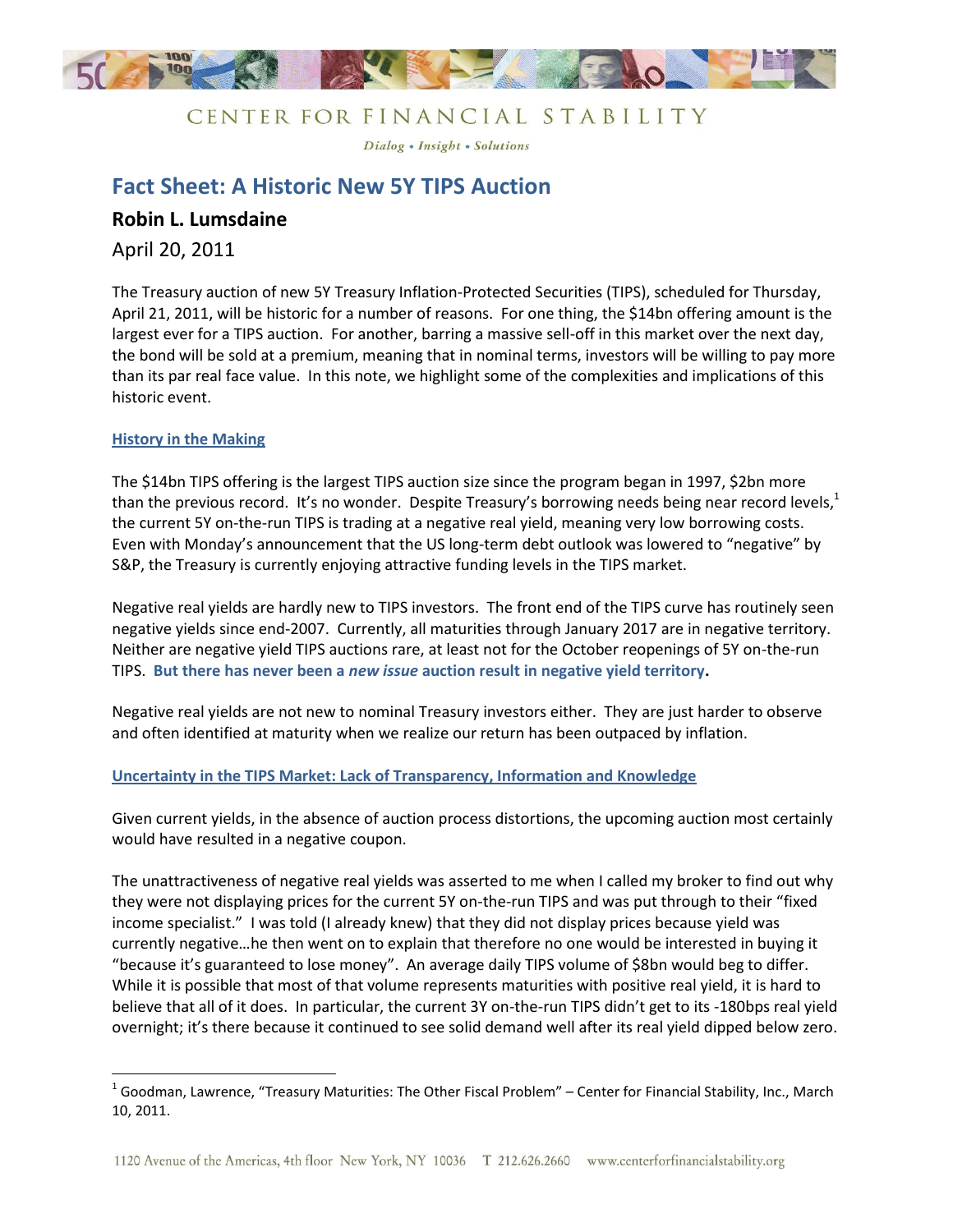

## CENTER FOR FINANCIAL STABILITY

Dialog . Insight . Solutions

Two thoughts crossed my mind as a result of this conversation. First, I worried about the extent to which his lack of understanding was representative of the TIPS market, and real return products more generally. Second, perhaps he was thinking of negative coupons, not negative real yields.

It's understandable why a negative coupon may be undesirable to investors. The concept of periodically writing checks to the Treasury is particularly unpalatable so soon after the end of tax season. In addition, it is possible that Treasury's systems just are not set up to receive periodic coupon cash flows.

In a March 1, 2011 *Federal Register* notice, Treasury amended "…paragraph (b) of 31CFR 356.20 to state that if a Treasury note or bond auction results in a yield lower than 0.125 percent, the interest rate will be set at 1/8 of one percent with the price adjusted accordingly (i.e., at a premium)", effective 1 April  $2011.<sup>2</sup>$ 

### **So Are We Paying Treasury to Borrow from Us?**

At first glance, it is easy to think that the minimum coupon requirement is merely cosmetic, a way to avoid costly IT system upgrades that might be needed to accept coupon payments from investors. **It is also a way to front-load funding.** Rather than compensating Treasury each period for its willingness to pay an above-market coupon, investors are being asked to pay (deposit) a premium upfront, which will then be refunded in the form of a semi-annual 1/8% coupon payment. This is the kind of illusion that leads people to overpay on taxes during the year in order to guarantee a refund at tax-time. In the latter case, Treasury may get an interest-free loan. One might hope that in the case of the TIPS auction, the market premium will reflect the front-loading – but that is far from certain.

### **Deflation Revisited**

 $\overline{\phantom{a}}$ 

Back in the day when real yields were positive, with a non-zero coupon, TIPS had a positive expected return. A new issue would be expected to sell at auction at close to par or even at a slight discount. Deflationary episodes could mean that a coupon would be less (in nominal terms) than expected but the bond was guaranteed to pay at least par at maturity. In other words, the principal of a new-issue TIPS was protected from deflation. **Imposing (or increasing) a coupon floor increases the probability that the auction will command a premium.**

The deflation floor provision has been touted as a key feature of TIPS securities, ensuring principal at maturity of at least par. The market psychology of a TIPS auction has changed with the Treasury's amendment. Now that investors are facing the possibility of a paying a premium at auction, it is tempting to conclude that the premium is similarly at risk should inflation fail to materialize and the bond pay at par.

In reality, however, the deflation floor provision hasn't changed; it's just been restructured. The premium reflects the discounted present value of future (above-market) coupon payments, not

 $2$  The text of the Federal Register notice can be found at:

http://www.treasurydirect.gov/instit/statreg/auctreg/FRUOCMinIntRate03012011.pdf